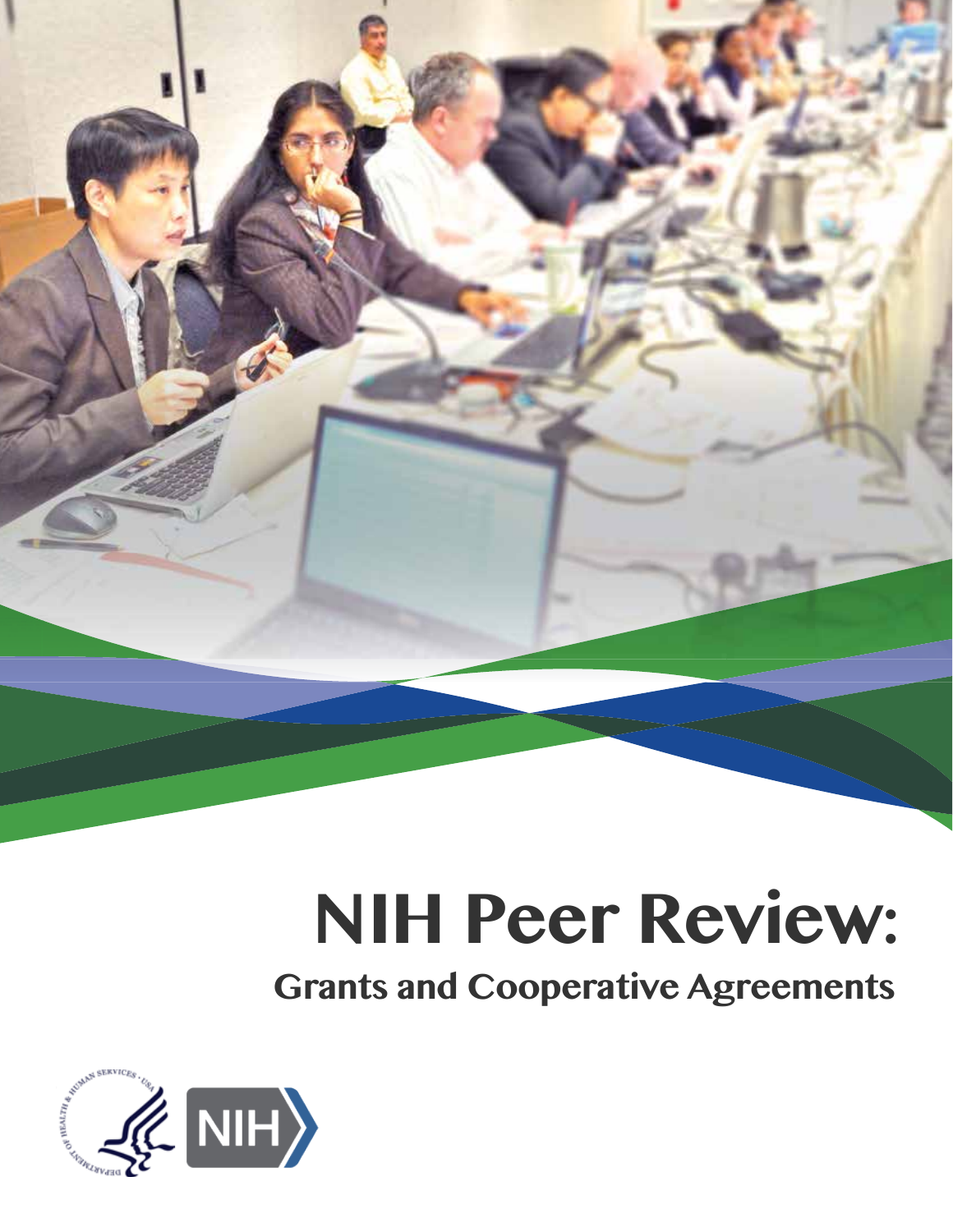## **Welcome**

The mission of the National Institutes of Health (NIH) is to seek fundamental knowledge about the nature and behavior of living systems and to apply that knowledge to enhance health, lengthen life, and reduce the burdens of illness and disability. NIH has a longstanding and time tested system of peer review to identify the most promising biomedical research. This document provides an overview of the NIH peer review system, including descriptions of its core values and safeguards on fairness.

### The NIH Peer Review Process

The NIH peer review process forms the cornerstone of the NIH extramural research mission and ensures that applications submitted to the NIH are evaluated by scientific experts in a manner free from inappropriate influences. Currently the NIH handles approximately 80,000 applications and engages approximately 20,000 reviewers per year.

The NIH Center for Scientific Review (CSR) is the central receiving point for all applications submitted to the NIH, and to some other federal agencies. CSR's Division of Receipt and Referral assigns each application a unique number; checks the application for compliance with format and policy requirements; assigns the application to a Scientific Review Group (SRG) for initial peer review; and assigns the application to an NIH Institute, Center, or Office for eventual funding consideration.

Most applications are submitted to the NIH electronically and are received through the <Grants.gov> site, the central portal of the United States government for receipt of electronic applications. While NIH still receives a few types of applications in paper format, the agency is working to convert all submissions to electronic format in the near future.

The NIH is composed of 24 different research components with grant making authority called Institutes and Centers (ICs), each with its own specific research agenda. In addition to receiving and referring all applications, CSR manages the initial peer review (see below)

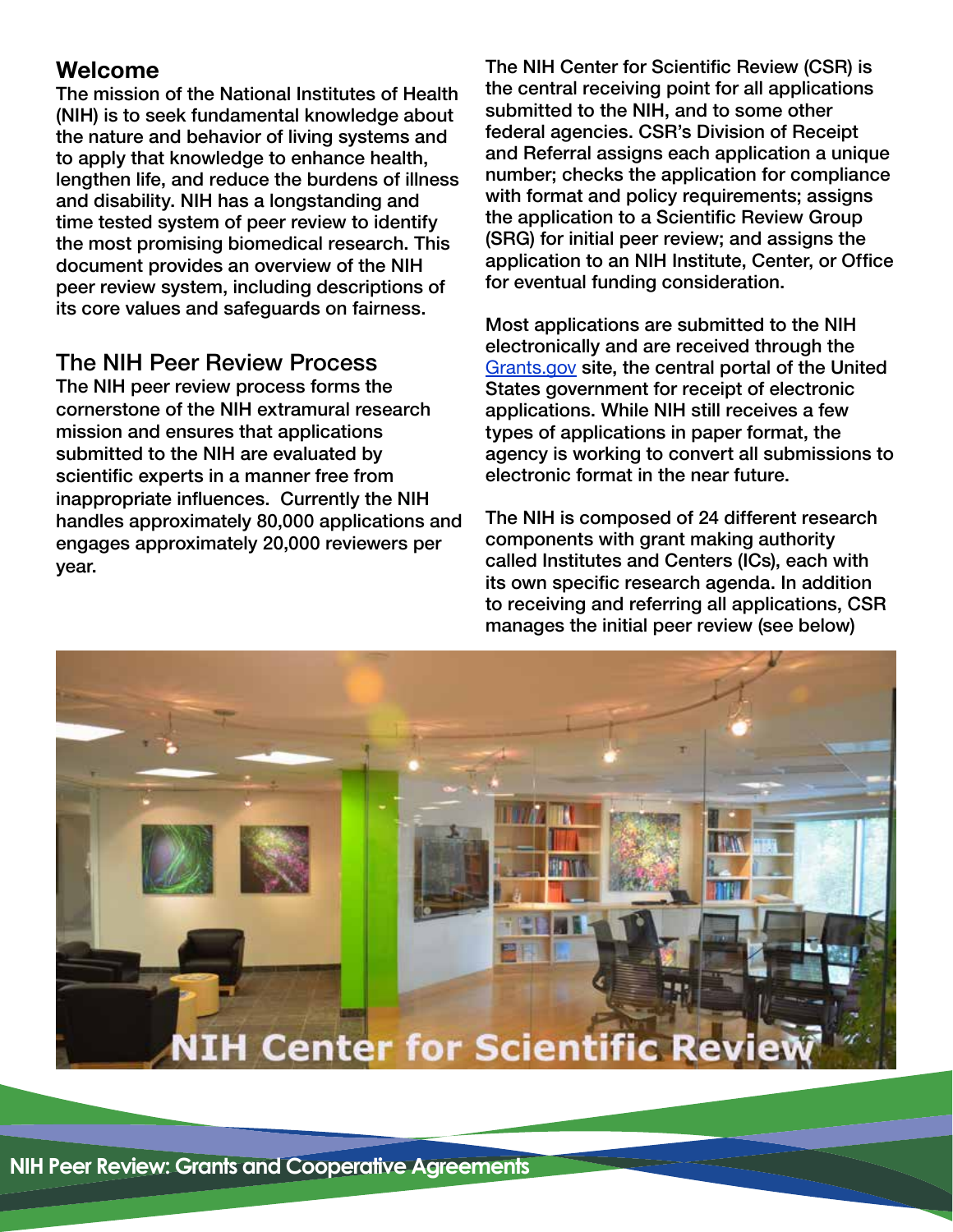of most research and fellowship applications. The NIH ICs manage the initial peer review of some applications, primarily those with ICspecific features such as those submitted in response to Requests for Applications (RFAs), institutional training grant applications, and career development award applications.

## **Two Levels of Peer Review**

In order for the NIH to award research funds, an application must be approved by two levels of NIH peer review. The two levels of NIH peer review help ensure that the assessment of scientific and technical merit is separate from the funding decision.

The first level of review (initial peer review) is an assessment of scientific and technical merit, and is conducted by a Scientific Review Group (SRG) composed primarily of non-federal scientists who have expertise in relevant scientific disciplines and current research areas. Appointed members may serve up to a six-year term and require approval by the NIH Deputy Director [or in the case of the National Cancer Institute (NCI), the NCI Director]. The outcome of the initial review is provided to the funding component (NIH IC), and to the Project Director/Principal Investigator (PD/PI), in a written document called the NIH Summary Statement.

The second level of review (Council review) is performed by IC National Advisory Councils or Boards. Councils make recommendations on priority areas of research, pending policy, and funding of particular applications. They are composed of both scientific members and public representatives chosen for their expertise, interest, or activity in matters related to health and disease. Appointed members usually serve a four-year term (or usually sixyear terms in NCI), and require approval by the Secretary, DHHS or in some cases the President of the United States.

In addition, both levels of NIH peer review are conducted in accordance with the Federal Advisory Committee Act (FACA). FACA requires that each advisory committee (SRG and Council) meeting be conducted in the presence of a Designated Federal Official (DFO), who ensures that the meeting is conducted in compliance with applicable laws, regulations, and policy. For SRG meetings, the DFO is commonly referred to as the Scientific Review Officer (SRO); for Council meetings, the DFO is commonly referred to as the Executive Secretary.

Only the Director of an NIH IC with funding authority stipulated in law or regulation is authorized to make final funding decisions.

### **Core Values of NIH Peer Review**

The core values of NIH peer review are (1) expert assessment, (2) transparency, (3) impartiality, (4) fairness, (5) confidentiality, (6) integrity, and (7) efficiency. These values drive NIH to seek the highest level of ethical standards, and form the foundation for the laws, regulations, and policies that govern the NIH peer review process.

**Expert Assessment:** NIH policy requires that the scientific expertise in the initial review panel be suitable for evaluating the potential impact of the proposed work. As appropriate for the applications under consideration, NIH recruits reviewers to encompass broad and diverse scientific views, as well as to assess specific aims and methodology. Evidence of a reviewer's qualifications may be found in his or her publication record, research funding history, other scientific achievements, and/or recommendations from colleagues in the field. Also, in certain cases, public representatives may be recruited to provide perspective from the patient or advocacy point of view, or individuals with knowledge of technology transfer or accounting practices may serve as reviewers. Therefore, both CSR and the ICs recruit reviewers on the basis of their expertise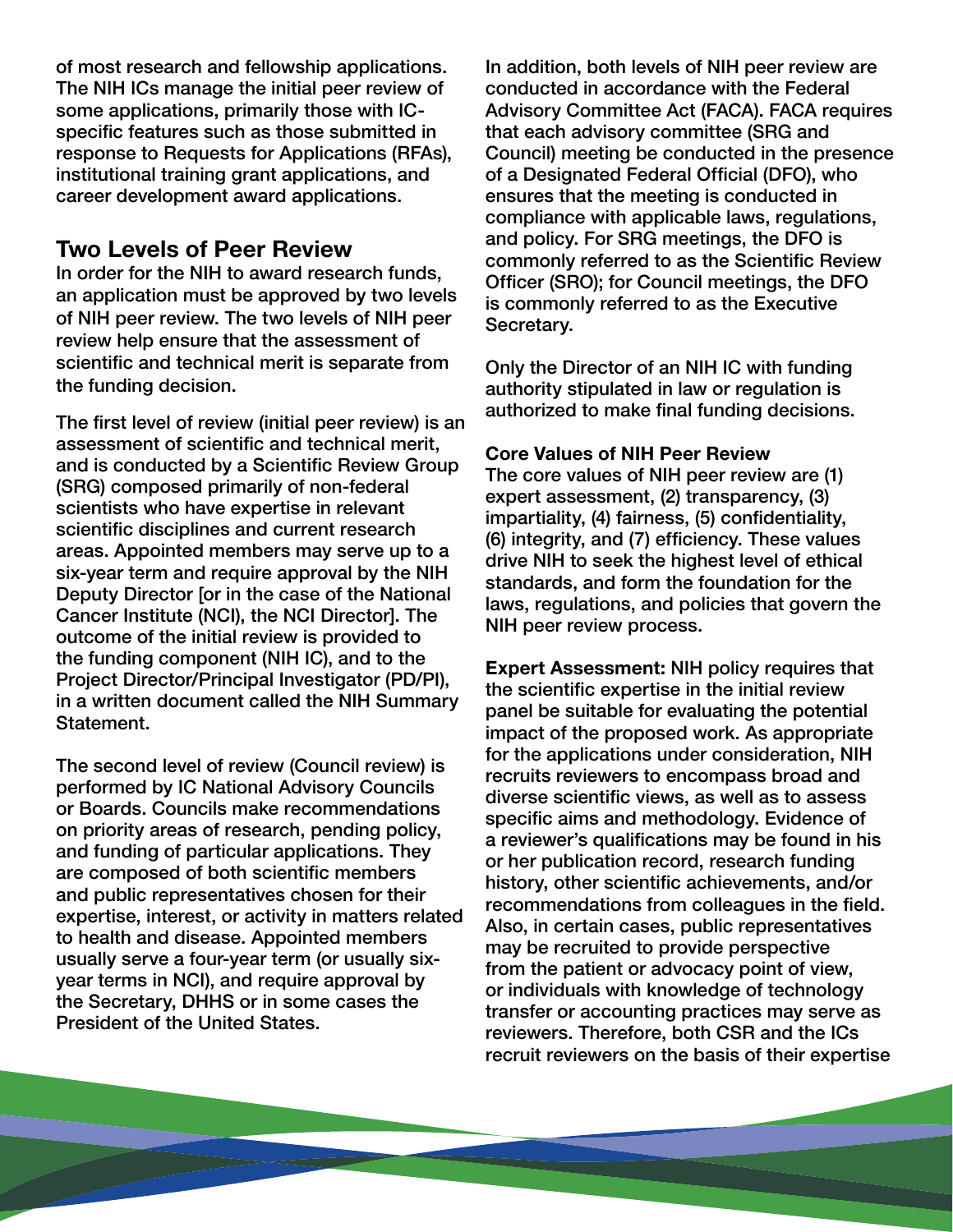and stature in the field, mature judgment, impartiality, and ability to work in a group. Close attention is given to equitable geographic distribution and to ethnic and gender representation. Appointments are made without discrimination on the basis of age. ethnicity, gender, sexual orientation, disability, cultural, religious, or socioeconomic status.

**Transparency:** Applications submitted to the NIH are evaluated for scientific and technical merit using established, published review criteria. Only the review criteria published in a Funding Opportunity Announcement (FOA) may be used as the basis for the evaluation of applications submitted for that FOA.

Reviewers of research applications provide an Overall Impact score to reflect their assessment of the "the likelihood for the project to exert a sustained, powerful influence on the research field(s) involved." Overall Impact is defined in specific ways for different types of NIH funding mechanisms. For fellowships, Overall Impact is defined as "the



The review criteria for NIH funding mechanisms are stipulated broadly in regulation and further defined in NIH policy. For example, the standard review criteria used for all NIH research applications are Significance; Investigators; Innovation; Approach; and Environment. For fellowship applications the standard review criteria are Fellowship Applicant; Sponsor, Collaborators, and Consultants; Research Training Plan; Training Potential; and Institutional Environment & Commitment to Training. Additional criteria may be added for special initiatives but must be specified in the FOA.

Reviewers are asked to assess additional review criteria, as appropriate for the work proposed. These additional criteria include Protections for Human Subjects; Inclusion of Women, Minorities, and Children; Vertebrate Animals; and Biohazards.

> Finally, reviewers are asked to comment on several additional considerations that do not factor into the final Overall Impact score. These considerations include justification for an application from a foreign institution, special considerations for select agent research, plans for sharing research resources, the budget request and proposed project period. The comments from the reviewers are transmitted to the PD/PI and appropriate NIH staff.

> The NIH also strives for transparency by publicizing descriptions of our standing review panels, the rosters of individuals who participate on review panels, and information on each funded grant. Finally, the guidelines

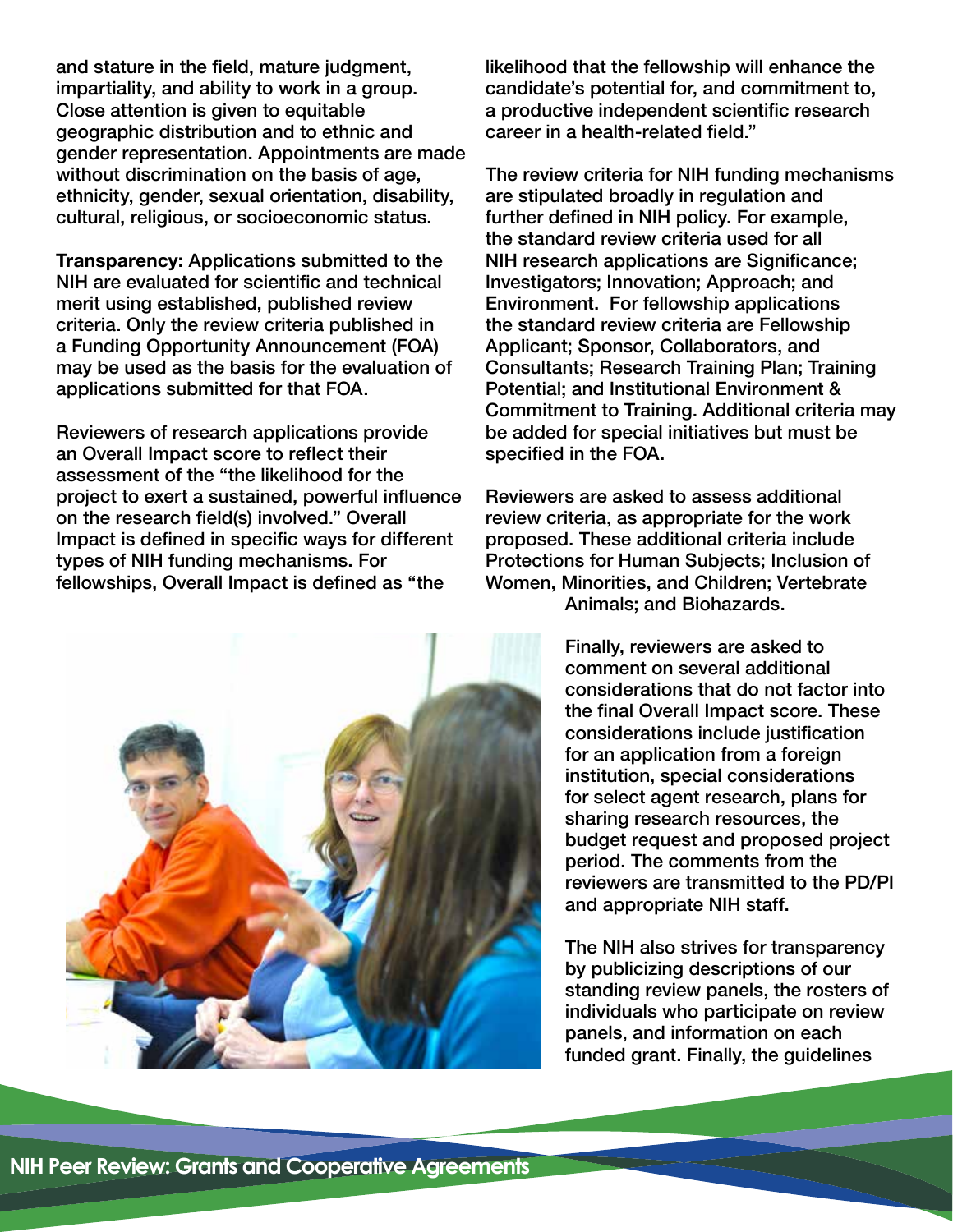

sent to reviewers and descriptions of the NIH peer review process are posted on the NIH websites.

**Impartiality:** Any circumstance that might introduce conflict of interest, the appearance of conflict of interest, bias, or predisposition into the review process by any participant in the process, must be managed to avoid inappropriate influence in the review process. Bases for conflict of interest in NIH peer review include financial interests, professional relationships, employment, study section membership, personal relationships, and other interests.

Reviewers must sign a pre-meeting and a post-meeting Conflict of Interest certification; Federal employees serving as SRG members and Council members must adhere also to the Standards of Ethics for Federal Employees. Also, each reviewer participating in initial peer review must certify that he or she is not

a federally-registered lobbyist. If a reviewer indicates his or her status as a federallyregistered lobbyist, he or she may not participate in NIH peer review.

The NIH operates with a clear separation of function for review staff and program staff. Thus, no member of the NIH extramural staff may serve as a reviewer on an NIH review panel, and no member of the NIH review staff may participate in review functions and portfolio management in the same scientific area. Additionally, an individual may not participate in both an application's initial peer review and Council review to avoid any one individual from having undue influence on the evaluation of an application.

Finally, the NIH has policies for managing appeals of initial peer review based on documentable flaws in the review process. In certain circumstances, the appeals process results in re-review of the application. The four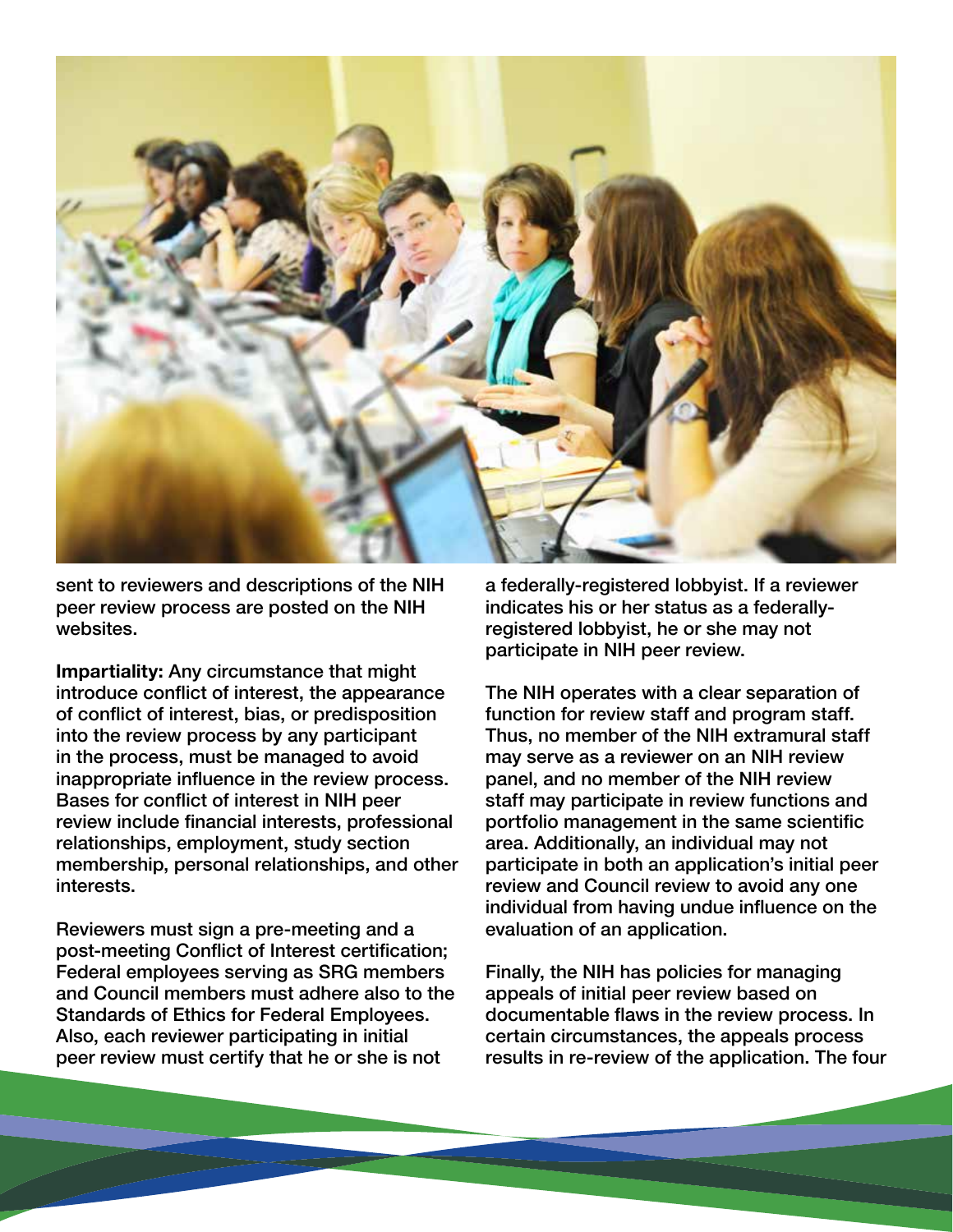acceptable bases for an appeal of initial peer review are:

- Evidence of bias on the part of one or more peer reviewers.
- Conflict of interest on the part of one or more peer reviewers.
- Lack of appropriate expertise within the SRG
- Factual error(s) made by one or more reviewers that could have altered the outcome of review substantially.

**Fairness:** All applications received for NIH review are evaluated using equivalent review processes. For example, the NIH uses a nine-point scoring scale (1 = highest impact, 9 = lowest impact) in reviewing all types of applications (with the exception of a few special initiatives.) The final impact score is calculated as the average of individual reviewers' scores, multiplied by 10 (range of 10 through 90). Numerical scores on the same nine-point scale are assigned also to each of (at least) five "scored" review criteria. For certain funding mechanisms, the final impact scores are percentiled across different review panels to balance variable scoring behaviors among SRGs. A percentile is the approximate percentage of applications that received better impact scores than that particular application from the SRG during the past year.

Similarly, standard review criteria are used for the evaluation of all applications of a particular funding mechanism, except for a few special initiatives. Because applications evaluated in different study sections often are considered in the same Council meeting, the use of standard criteria for each funding mechanism helps to ensure equitable evaluation.

A written outcome of review – the NIH Summary Statement - is provided to the Advisory Council, the PD/PI, appropriate NIH staff, and reviewers of subsequent resubmission applications. The Summary Statement contains, at a minimum, written

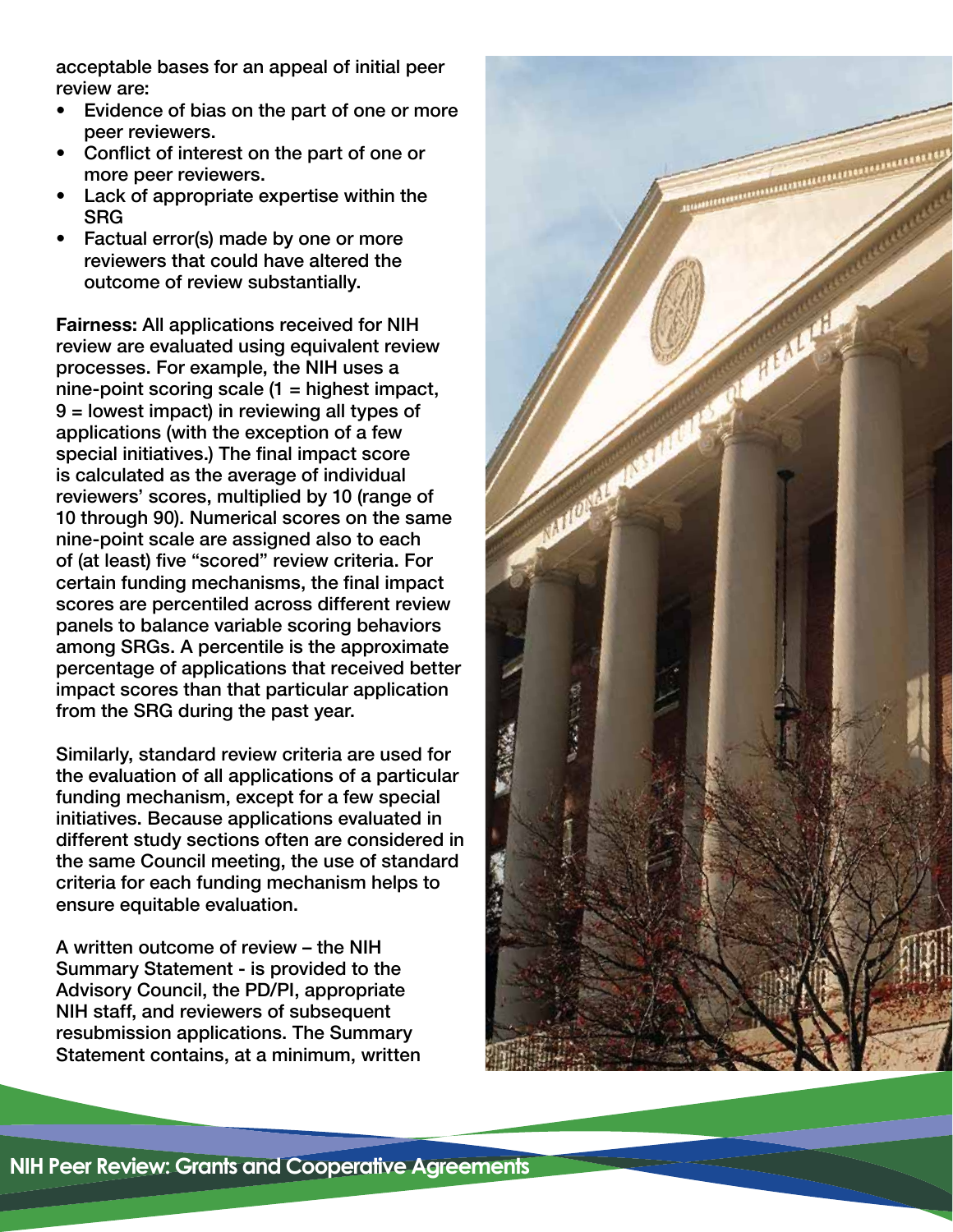critiques and criterion scores from at least three reviewers, the final score or nonnumerical outcome designation, and the meeting roster. It may also contain a summary of the discussion at the SRG meeting.

**Confidentiality:** In order to protect confidential information, portions of NIH review meetings (initial peer review and Council) are closed or partially closed to the public if grant applications (and contract proposals) are being reviewed or discussed. Federal employees with a need to know, reviewers, and support contractors are allowed to attend NIH review meetings.

In addition, all discussions, application materials (except those in the public domain such as publications), and information about conflicts of interest and assignments of individual reviewers to particular applications are strictly confidential. In fact, reviewers must sign a confidentiality certification indicating that they have read and understand the confidentiality rules for NIH peer review, and do so under penalty of perjury. The NIH Summary Statement is shared by NIH only with the PD/ PI, Council members, appropriate NIH staff, and reviewers of subsequent resubmission applications.

Review communications and grant applications are handled so as to protect sensitive data and confidential information. Nearly all initial peer review meetings use the Internet Assisted Review (IAR) system for communicating application and meeting materials to reviewers. The IAR system operates with a secure internet connection that requires both password protection for reviewer access and authorization by the SRO.

Communications and materials required for Council meetings are managed in the Electronic Council Book (ECB), another secure, online information system. The ECB is used by Advisory Council members to create queries,

view basic application data and Summary Statements and, when appropriate, vote on applications as part of an Early Concurrence process. The ECB also is used by NIH staff for managing council business processes including special assignments, conflicts of interest, Early Concurrence, IC-specific web pages and documents.

**Integrity and Ethical Considerations:** The NIH is fully committed to maintaining public trust in the NIH research enterprise by supporting our grantees in adhering to the highest standards of research integrity. All NIH extramural staff, including review staff, participate in annual training in the proper handling of allegations of research misconduct. Also, reviewers and Council members are instructed to report any suspicion or allegation of research misconduct directly to the DFO in charge of the meeting, and to do so in strictest confidence.

Each NIH IC designates a senior official, a Research Integrity Officer (RIO), to handle incoming allegations of research misconduct, and each DFO is instructed to contact the appropriate RIO right away should an allegation of research misconduct be received. The DFO may decide to defer the application from review until the proper authorities can deliberate on the situation.

The Public Health Services Policies on Research Misconduct delegate authority for managing investigations of research misconduct to the Office of Research Integrity (ORI) in DHHS. Allegations that involve NIH funding and have sufficient detail to allow consideration are forwarded by the NIH to ORI for consideration and appropriate action.

**Efficiency:** With the steadily increasing pace of biomedical research, the NIH peer review system continuously strives to reduce the time between submission of applications to awards for the most meritorious projects. (In some cases, an accelerated schedule from application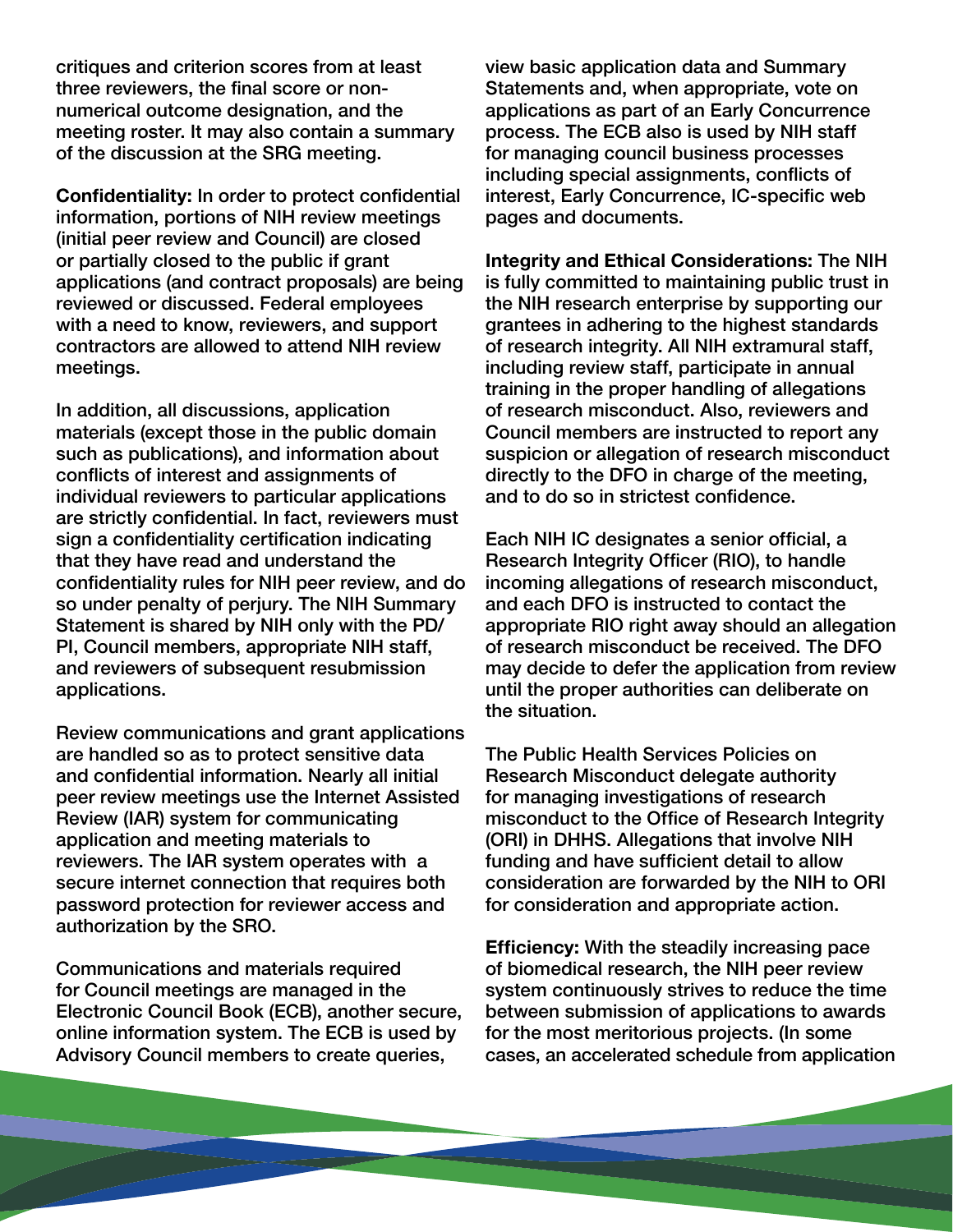

submission to award is mandated in statute.) As a funding agency in the United States government, the NIH has converted a large portion of its operations for receiving applications to use of the <Grants.gov> portal. <Grants.gov> is a central receiving point for applications submitted electronically to the U.S. federal government. This system is environmentally-friendly as it avoids receipt of paper applications and facilitates movement of applications to appropriate NIH staff and reviewers. For instance, previously paper applications were mailed or shipped to reviewers via U.S. mail or courier, but now reviewers are given access to electronic copies of applications via the secure IAR site. Other web-based capabilities allow potential reviewers to identify conflicts of interest with particular applications early in the process, so that another eligible reviewer can be assigned to the application as soon as possible. This system also allows reviewers to submit their

written critiques directly to the NIH for electronic production of Summary Statements, an often time-consuming step in the grants process. The NIH also utilizes an online system – the eRA Commons – to communicate with applicant organizations and PDs/PIs. This system allows investigators to see their Overall Impact scores within three days after conclusion of the initial peer review meeting, and to access their Summary Statements when they are released.

Finally, NIH has expedited production of Summary Statements. Reviewers are provided templates for their written critiques, and are instructed to provide their written critiques in brief, bulleted format rather than lengthy prose. This simple format change significantly reduces burden on reviewers and review staff.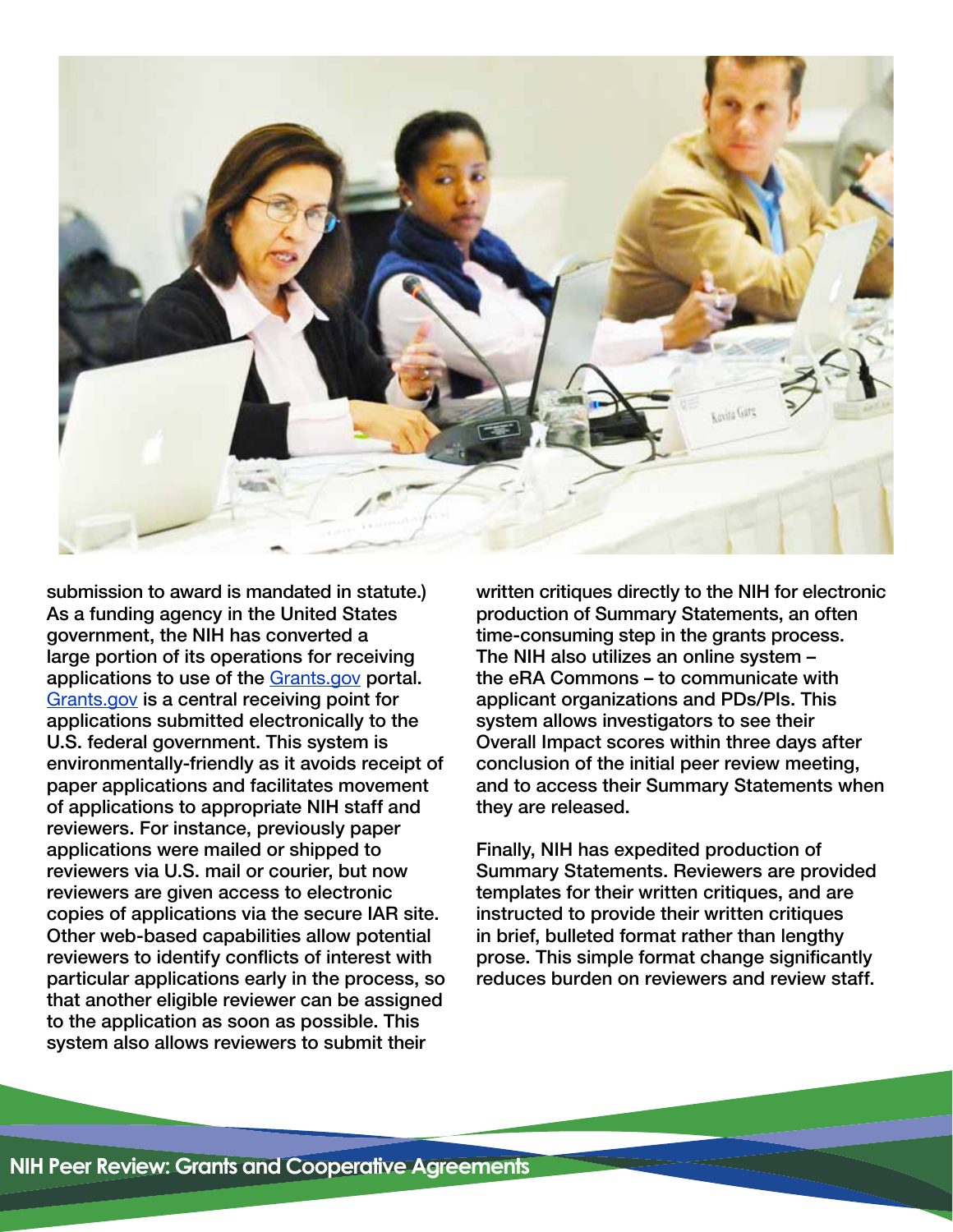# **Continuing Competition**

Most NIH grants are issued for 3, 4, or 5-year periods, with progress reports and staff approval required each year before the next year's funds can be awarded. However, at the end of that award period, an investigator who wishes to continue their research must submit an application for additional funds (termed renewals) and re-compete through the NIH peer review system. At this stage, the evaluation of scientific and technical merit also includes an assessment of progress made during the previous award period. In this way, the NIH peer review system ensures accountability and support of the most meritorious research.

#### **The Culture of NIH Peer Review**

While laws, regulations, and policy are essential to the success of the NIH peer review system, the culture of NIH peer review is almost as important. Reviewers and scientists in the community know that their success and the advancement of their scientific field depend

on the rigor and fairness of NIH reviews. The core values of NIH peer review thus have been internalized, and a culture of fairness and honesty exists within the peer review community. Reviewers thus devote weeks of their time to serve NIH and view it as their professional obligation to participate in the appropriate and fair review of applications.

#### **Participation of Global Scientists**

Scientists from around the globe are recruited as peer reviewers. Foreign scientists are recruited for their scientific and technical expertise and are not recruited on the basis of their official position or duties. To accommodate the participation of global scientists in peer review, the NIH has adopted emerging technologies, reducing the need for international travel. These technologies include the use of Internet Assisted Meetings for online discussions, video conferencing, and telepresence meetings, which use life-size video screens.

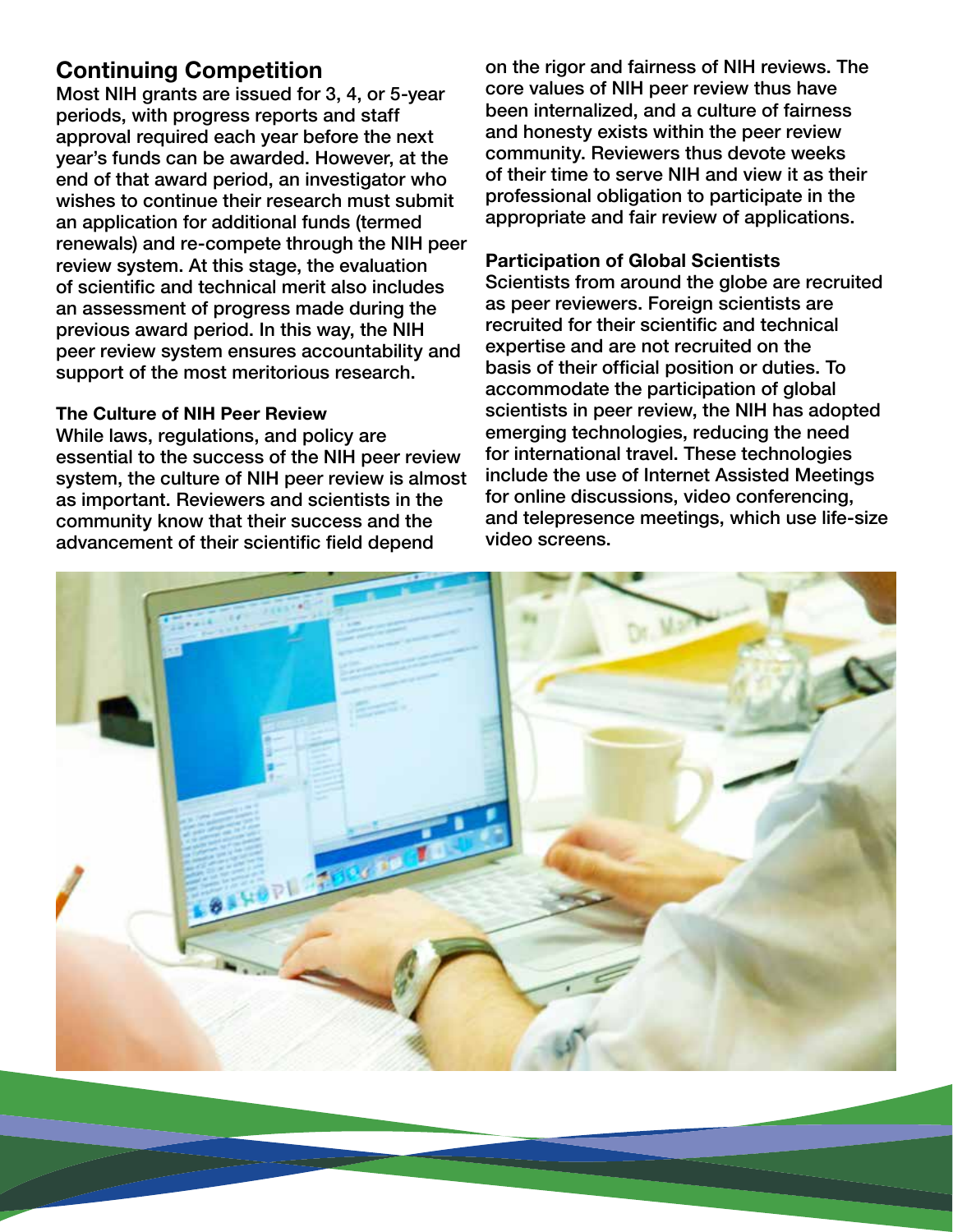# **Conclusion**

process and by enlisting active researchers and identify the highest quality rese<br>to make the assessments of scientific and as new opportunities in biomedical to make the assessments of scientific and as new opportunities in biomedical<br>technical merit. NIH peer review well serves science arise. Suggestions may be sent to technical merit, NIH peer review well serves science arise. Suggestions may be<br>the advancement of scientific knowledge and ReviewPolicyOfficer@mail.nih.gov. the advancement of scientific knowledge and the health of the people of the United States and around the world. Nonetheless, we always strive to do better and continually look for

By promoting a fair and equitable competitive ways to evolve the NIH peer review process<br>process and by enlisting active researchers and identify the highest quality research

You can download a copy of this document at: [http://grants.nih.gov/grants/PeerReview22713webv2.pdf](http://grants.nih.gov/grants/PeerReview22713webv2.pdf )

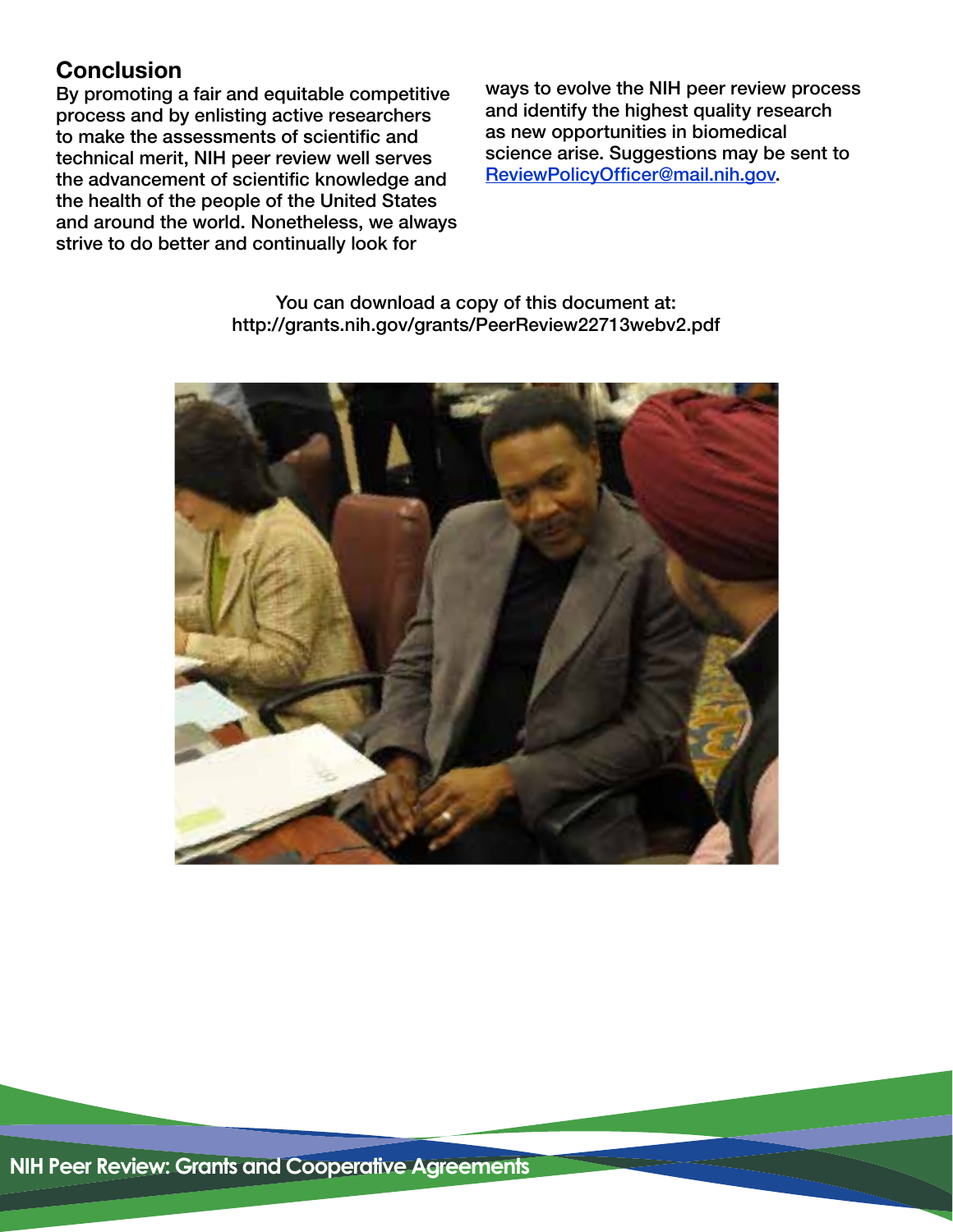# **NIH Institutes/Centers (ICs)**

| <b>FIC</b>   | <b>Fogarty International Center</b>                                             |
|--------------|---------------------------------------------------------------------------------|
| <b>NCATS</b> | National Center for Advancing Translational Sciences                            |
| <b>NCCAM</b> | National Center for Complementary and Alternative Medicine                      |
| <b>NCI</b>   | <b>National Cancer Institute</b>                                                |
| <b>NEI</b>   | National Eye Institute                                                          |
| <b>NHLBI</b> | NIH Heart, Lung, and Blood Institute                                            |
| <b>NHGRI</b> | National Human Genome Research Institute                                        |
| <b>NIA</b>   | National Institute on Aging                                                     |
| <b>NIAAA</b> | National Institute on Alcohol Abuse and Alcoholism                              |
| <b>NIAID</b> | National Institute of Allergy and Infectious Diseases                           |
| <b>NIAMS</b> | National Institute of Arthritis and Musculoskeletal and Skin Diseases           |
| <b>NIBIB</b> | National Institute of Biomedical Imaging and Bioengineering                     |
| <b>NICHD</b> | Eunice Kennedy Shriver National Institute of Child Health and Human Development |
| <b>NIDCD</b> | National Institute on Deafness and Other Communication Disorders                |
| <b>NIDCR</b> | National Institute of Deafness and Craniofacial Research                        |
| <b>NIDDK</b> | National Institute of Diabetes and Digestive and Kidney Diseases                |
| <b>NIDA</b>  | National Institute on Drug Abuse                                                |
| <b>NIEHS</b> | National Institute of Environmental Health Sciences                             |
| <b>NIGMS</b> | National Institute of General Medical Sciences                                  |
| <b>NIMH</b>  | National Institute of Mental Health                                             |
| <b>NIMHD</b> | National Institute on Minority Health and Health Disparities                    |
| <b>NINDS</b> | National Institute of Neurological Disorders and Stroke                         |
| <b>NINR</b>  | National Institute of Nursing Research                                          |
| <b>NLM</b>   | National Library of Medicine                                                    |

### **Top 5 NIH Web Sites to Get You Started**

NIH Home Page [www.nih.gov](http://www.nih.gov) 

Office of Extramural Research Home Page [www.grants.nih.gov](http://www.grants.nih.gov)

Center for Scientific Review [www.csr.nih.gov](http://www.csr.nih.gov)

Research Portfolio Online Reporting Tools (RePORT) [www.RePORT.nih.gov](http://www.RePORT.nih.gov)

Peer Review Process<br>grants.nih.gov/grants/peer\_review\_process.htm



**NIH Peer Review Revealed [www.csr.nih.gov/video/video.asp](http://www.csr.nih.gov/video/video.asp)**